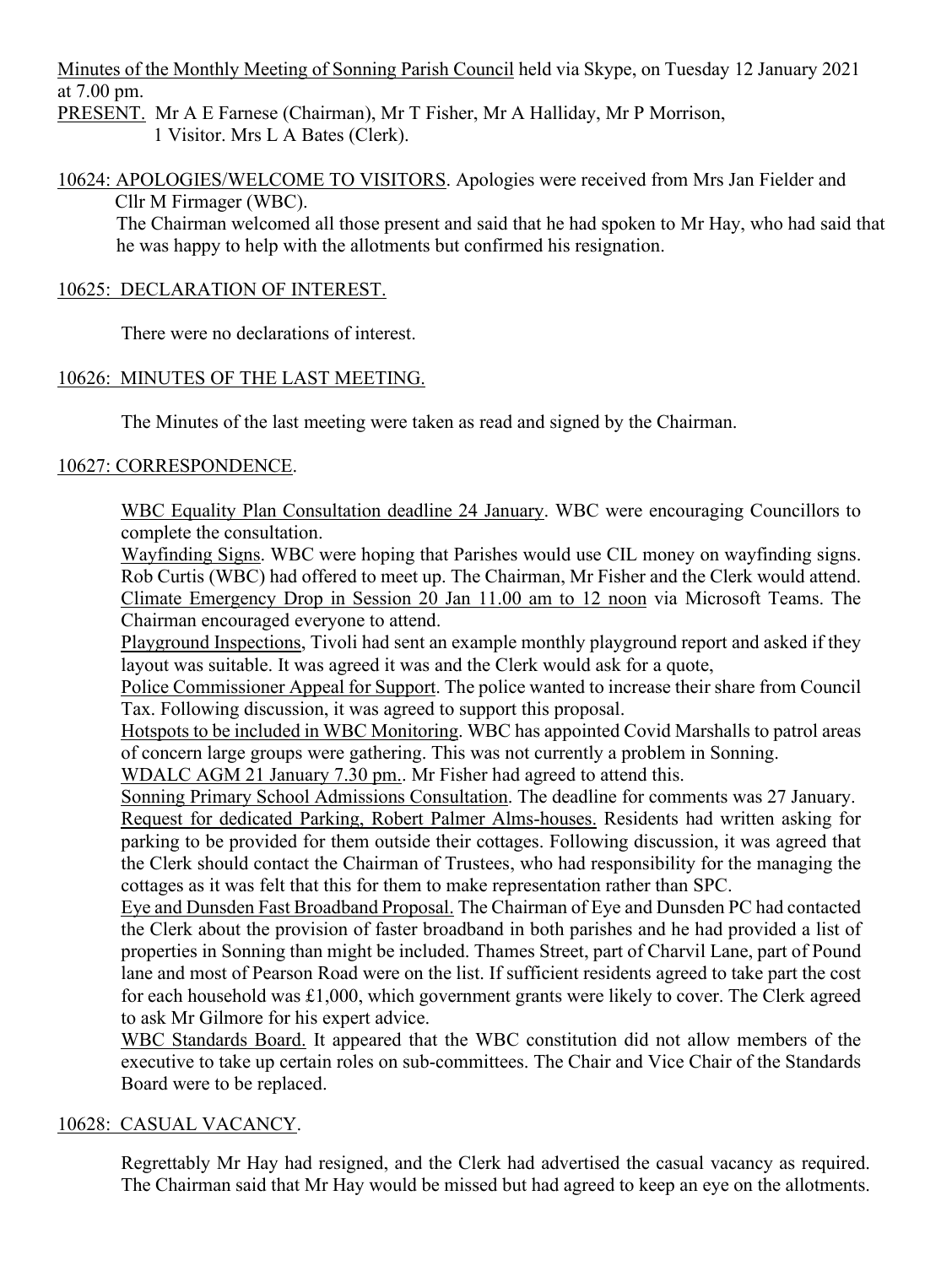## 10629: PLANNING.

Report. The Chairman said that the following applications had been approved: Field Lodge Thames Street (202998).

The following applications were ongoing). Land South of Old Bath Road (201833: Linkside Duffield Road 19/24/38) **APPEAL** APP/X0360/W/20/3254803. Holme Park Sports Ground **APPEAL** APP/X0360/W/20/3260833: Sonning Church of England School (203230):

The following new applications had been received. 103 a Pound Lane (203293). Householder application for the proposed erection of a single storey outbuilding to form a swimming pool enclosure with decking to replace the existing retractable glass enclosure, plus a single storey plant room following the removal of existing shed.

The following applications had been approved. See above

The following applications had been refused. No refusals.

The following applications had been withdrawn. No applications had been withdrawn.

The following appeal was ongoing: Linkside Duffield Road 19/24/38) **APPEAL** APP/X0360/W/20/3254803.

Mr Fisher said that a resident had made some good observations on the appeal at Holme Park Sports Club. The Society had made some observations including the fact the approval would encourage ribbon development.

Planning Application Sonning Church of England School (203230). To consider any comments. Mr Fisher was concerned that the siting of the proposed building would hinder the access for emergency vehicles. Other comments included the bland design (although Mr Halliday explained that this was necessary for a drama and music studio), noise nuisance to residents in Parkway Drive, if used in the evenings. Mr Morrison said there was no information about how the building would be used, if it would be hired out, or used during the holidays. Mr Halliday felt the building was probably too small to hire out. Following discussion, it was agreed to say no objections in principle but to mention the following concerns: disturbance to residents in Parkway Drive, Fire and Rescue to be consulted on emergency access, not enough information about the proposed use of the building and to ask for a condition limiting the use to normal school-working hours, for school use only and not let out to organisations or individuals.

Neighbourhood Plan. There would be more news after the meeting scheduled for 18 January.

## 10630: PARISHIONERS QUESTIONS.

There were no questions.

## 10631: BOROUGH COUNCILLORS QUESTION TIME.

In the absence of Cllr Firmager there were no questions.

## 10632: FINANCE.

- a) Report. 21/22 Budget and Precept. The Clerk had circulated a report, which was noted. The draft budget was included. Mr Morrison proposed accepting the Budget and setting the Precept at £38046, Mr Fisher seconded, and this was unanimously approved. Mr Morrison said there was no increase in the Precept which reflected the negative effect the pandemic was having on the economy.
- b) Payment of Accounts. The Chairman proposed, and Mr Halliday seconded making the following payments for December and this was unanimously approved.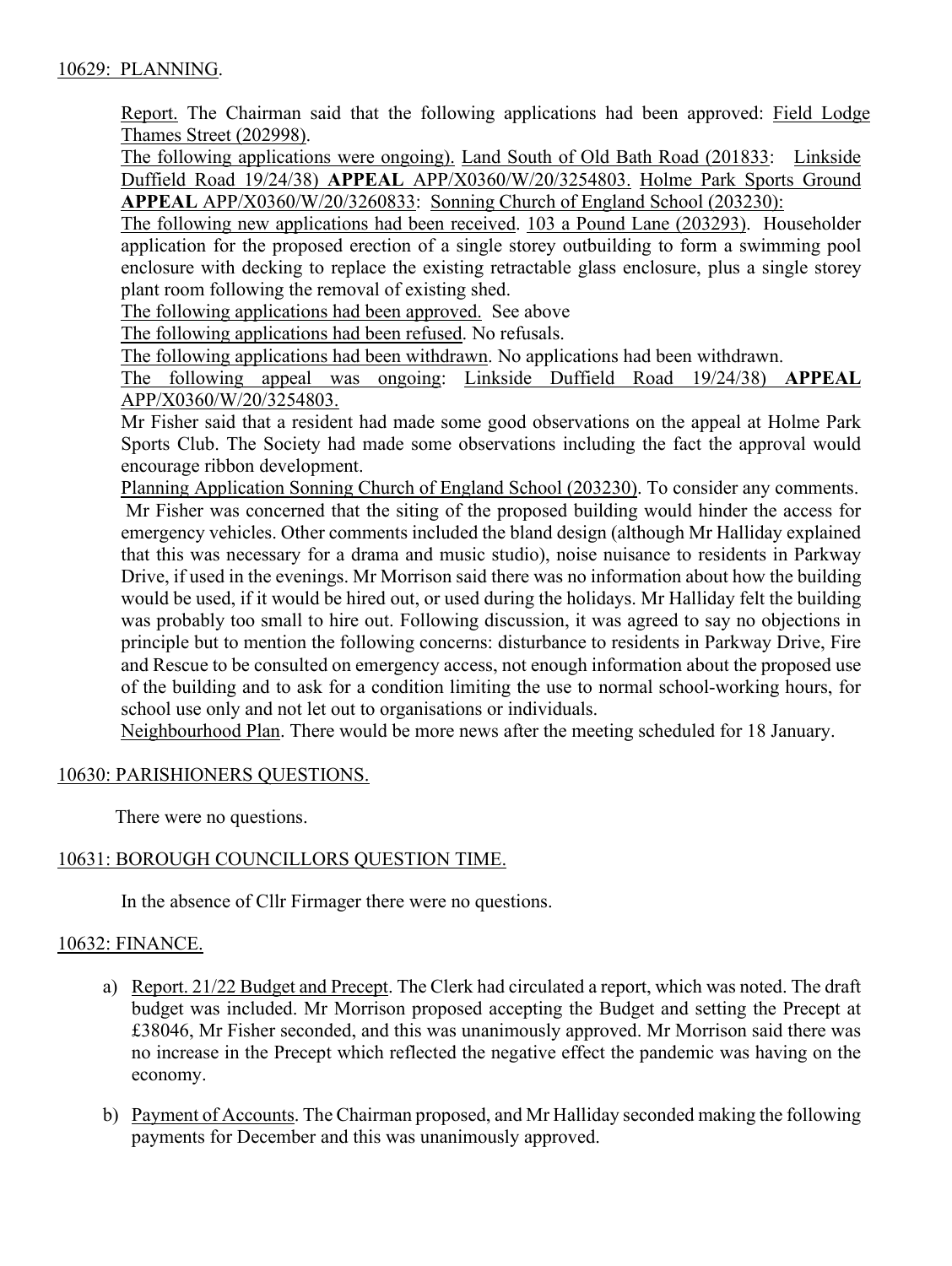## 10632: FINANCE (Cont'd).

| Date     | Cha | Name           | <b>Service Item</b>     | Gross   | <b>VAT</b>      | <b>Net</b> | Committee       | Sub-comm.         |
|----------|-----|----------------|-------------------------|---------|-----------------|------------|-----------------|-------------------|
| 02/12/20 | 748 | P K Littlejohn | Annual Audit 19/20      | 360.00  | 60.00           | 300.00     | <b>ADMIN</b>    | Audit             |
| 02/12/20 | 749 | Mr A Driver    | Pound Wildflowers       | 320.00  | 00 <sup>°</sup> | 320.00     | <b>REC</b>      | Planting          |
| 11/12/20 | 750 | Son Land       | Mow Play x 3            | 96.00   | 0 <sub>0</sub>  | 96.00      | <b>REC</b>      | Mow Play          |
| 11/12.20 | 750 | Son Land       | Mow Wharf x 4           | 112.00  | 0 <sub>0</sub>  | 112.00     | <b>ENVIRON.</b> | Mow Wharf         |
| 11/12/20 | 750 | Son Land       | Cut Allot hedge         | 120.00  | 0 <sub>0</sub>  | 120.00     | <b>ENVIRON</b>  | Allot Hedge       |
| 11/12/20 | 751 | L A Bates      | <b>SLTC Privacy Net</b> | 374.92  | 62.49           | 312.43     | <b>REC SLTC</b> | <b>SLTC</b> Hedge |
| 24/12/20 | 752 | A E Farnese    | Christmas Refresh       | 68.30   | 0 <sub>0</sub>  | 68.30      | <b>ADMIN</b>    | Misc              |
| 24/12/20 | 753 | Tivoli         | Dog Bin Emptying        | 165.60  | 27.60           | 138.00     | <b>ENVIRON</b>  | Dog Bins          |
| 24/12/20 | 754 | L A Bates      | Honorarium less Tax     | 2790.50 | 0 <sub>0</sub>  | 2790.50    | <b>CLERK</b>    | Honarium          |
| 24/12/20 | 754 | L A Bates      | Telephone               | 40.00   | 0 <sup>0</sup>  | 40.00      | <b>ADMIN</b>    | Post, tel.        |
|          |     |                |                         |         |                 |            |                 | Stationary        |
| 24/12/20 | 755 | Inland         | Tax 159.50<br>$+$ NIC   | 250.28  | 0.00            | 250.28     | <b>CLERK</b>    | $Tax + NIC$       |
|          |     | Revenue        | 90.70                   |         |                 |            |                 |                   |
| 24/12/20 | 756 | R Adams        | Clean Play Surfaces     | 100.00  | 0.00            | 100.00     | REC.            | Playground        |
|          |     |                | <b>TOTAL</b>            | 4797.60 | 150.09          | 4647.51    |                 |                   |

## PAYMENT OF ACCOUNTS JANUARY '21 (1-31 December '20)

CIL Expenditure. The Clerk had circulated a list of items previously agreed but not approved for expenditure from the current 20/21 financial year.

| <b>Bus Shelters</b>      | 1130.78  |
|--------------------------|----------|
| <b>Field Maintenance</b> | 3626.41  |
| Tree care                | 2640.00  |
| Pagoda                   | 1000.00  |
| Pavilion                 | 2440.00  |
| <b>SLTC</b> Hedge        | 3275.00  |
| Tree Survey              | 950.00   |
|                          | 15059.19 |

Mr Fisher proposed using CIL funds to pay for the above items, Mr Morrison seconded and is was unanimously approved.

The Clerk had also circulated a list of items to be allocated for payment fron CIL funds in the financial year 21/22. Mr Fisher proposed using CIL funds to pay for the items, below Mr Morrison seconded and this was unanimously approved. Final costs would be approved at the time.

| <b>WBC Play Inspections</b>           | 1,200      |
|---------------------------------------|------------|
| Pound Lane Crossing                   | $10,000 +$ |
| New Seats                             | 2,000      |
| Min SID                               | 3,000      |
| St Lights                             |            |
| <b>REC</b> Security                   | 3,000      |
| Weed Feed Seed (2 per year 1 from CIL | 2,500      |
| Welcome to Sonning Liguge Way         | 2,000      |

## 10633: HIGHWAYS

Speed Indicators (SID). Mr Fisher thanked Mr Runnalls personally for his continued help with the mini-Sid's. Mr Fisher said that the speed in Pound Lane was of concern but the speed's in Charvil Lane were higher and vehicles continued at the same speed after entering the 20 mph zone, only slowing down as they neared the speed humps. The number of vehicles travelling over the speed limit continued while the number of vehicles travelling in Charvil Lane was just 70% of the number the previous tear. It was disappointing as the same report reflected the situation in January,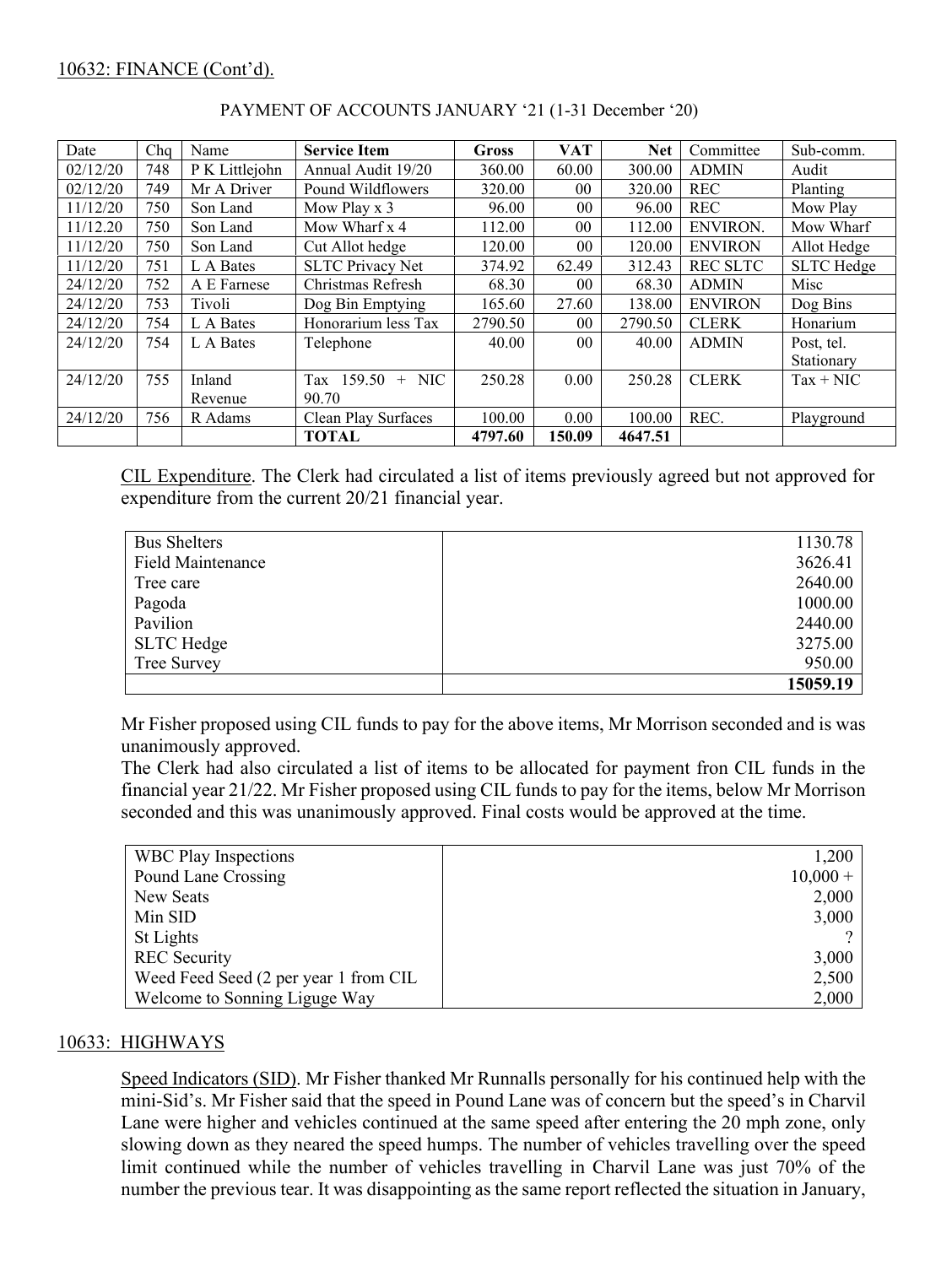2020. Mr Fisher said that the maximum speed recorded in Pound Lane was 65 mph at 6.50 pm on Christmas Eve. Ways to prevent speeding were discussed with humps seen as the deterrent most likely to achieve this. Mr Fisher said that the 2017 survey showed that residents support was divided 50/50 . The police regarded 20 mph zones as 'self-policing'. Chicanes were also discussed but were likely to cause tailbacks to the A4. The Chairman said that this was a continuing discussion and suggested that Mr Fisher contact the WBC Councillor responsible for Highways in the hope that this might achieve what SPC had been endeavouring to achieve over many years. Mr Fisher would to do this and copy Cllr Firmager in on his email. The Chairman asked that councillors submit their ideas for traffic measure in Sonning to him so a plan could be drawn up.

# 10634: RECREATION AND ENVIRONMENT W.G

- a) Safety Checks. The government had said that children's playgrounds should remain open, but skate parks and outside exercise equipment should not. Mr Fisher would put signs up next to the skate park and exercise equipment, which would be tied up as well. Mr Fisher said that the use of the playground was being managed well and no overcrowding.
- b) Pavilion SCC Proposals for Next Steps. The suggestion was that SPC proceed with the plans, obtain planning permission, and go out to tender which would allow the Council to establish the cost to build a single storey pavilion. The Chairman felt this was not the time to spend additional funds until there was some certainty about the future. Nearly £7,000 had already been spent on the two-storey pavilion which was to be abandoned. Mr Fisher said he agreed with the Chairman's concerns, particularly as grants were not currently being given out for pavilions. Mr Morrison said that without a grant it was unlikely that sufficient funds could be raised prior to building, although Mr Murphy had said he would make good any shortfall. Much of the anticipated funding came from private individuals and SPC needed guarantees before launching into any building work. A plan was needed to establish what these guarantees were, and it should be set up formally, possibly using an escrow account where the funding could be held and only used for the pavilion expenditure. Mr Fisher suggested that the £30.000 plus that was raised at the supper might be used to pay for initial expenditure such as planning drawings. Following discussion, it was agreed that Mr Fisher would draft a reply to SCC. The Chairman said that, in the meantime a deep clean should be carried out on the pavilion. The electrical inspection and refurbishment of the urinals, which were flushing water continually, should also be carried out and the shower heads would need to be flushed out. Mr Fisher said that the electrics quote for a full inspection was £500 plus £60 for the PAT, both pus VAT. The urinals quote was £260. Mr Fisher proposed spending £560 for the electrics and £260 for the urinals, the Chairman seconded, and this was unanimously approved.
- c) Quotes for Tree Works. Mr Fisher said that the quote had been accepted but permission was required from WBC to carry the work out. Mr Fisher would chase the contractor.
- d) Security Proposals. The Chairman said there had been nothing from RBCS but he would ring the head teacher at the end of January.
- e) SLTC Hedge, Trees and Security Fencing. After the new privacy net had been installed, high winds, had caused the fencing to come loose at the bottom. Some eyelets had been damaged, and some had some had fallen off, causing some damage to the net itself. The contractor had replaced the ties and secured it. Mr Fisher said that the eyelets had cost extra and should have provided a longer life, it looked as if the cable ties had failed and were not fit for purpose. This had allowed the net to flap in the wind, tearing the eyelets out. The suppliers were proving difficult to contact with long waiting times. Emails had gone unanswered. The Clerk would persevere, and the Chairman would also make contact. Mr Fisher said that the new trees had now been planted but some of the original stumps remained. Mr Fisher would speak to the contractor about this.